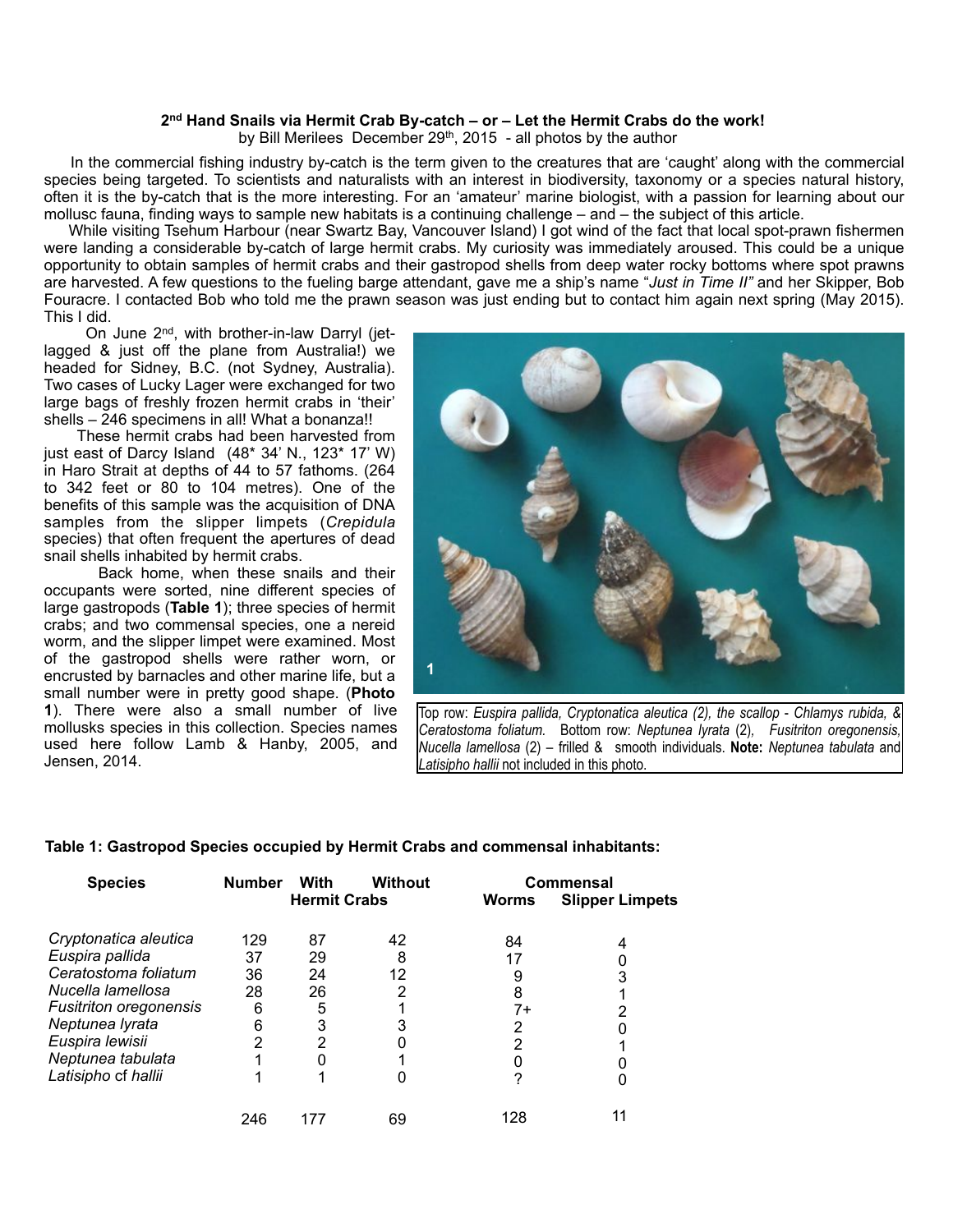The three species of hermit crabs found to occupy these snail shells were the Alaskan Hermit, *Pagurus ochotensis* Brandt, 1851. (**Photo 2**), the Bluespine Hermit, *Pagurus kennerlyi* (Stimpson, 1864)*.* (**Photo 3)**, and the Widehand Hermit, *Elassochirus tenuimanus* (Dana, 1851). (**Photo 4**). During the harvesting process, a considerable number of hermit crabs were apparently 'distressed' to the point that they deserted their shells leaving their 'homes' behind. About one quarter of the crabs (69 of  $246 = 28$  %) took this action.

When cross referenced to shell size and shell form in this sample, these three species exhibited marked preferences for the type and size of the shells they occupied. (**Table 2**).

| Snail species                                                                                                                                                                     |       | Pagurus<br>ochotensis  | Pagurus<br>kennerlyi | Elassochirus<br>tenuimanus |
|-----------------------------------------------------------------------------------------------------------------------------------------------------------------------------------|-------|------------------------|----------------------|----------------------------|
| Cryptonatica aleutica<br>Euspira pallida<br>Ceratostoma foliatum<br>Nucella lamellosa<br><b>Fusitriton oregonensis</b><br>Neptunea Iyrata<br>Euspira lewisii<br>Neptunea tabulata |       | 68<br>6<br>2<br>2<br>0 | 6<br>23<br>26<br>4   | 13<br>22                   |
| Latisipho hallii                                                                                                                                                                  |       | 0                      |                      |                            |
|                                                                                                                                                                                   | Total | 79                     | 62                   | 36                         |

**Table 2**: Hermit Crab shell preferences:

**2.** The Alaskan Hermit, *Pagurus ochotensis.* This species is among the largest of our West Coast Hermit Crabs with a carapace length up to 5 cm (2"). It prefers larger snail shells<br>with a 'roomy' interior. The histogram (Figure 1) for *Cryptonatica* illustrates this The histogram (Figure 1) for *Cryptonatica* illustrates this preference. Even though *Nucella* and *Ceratostoma* are relatively large shells (mean shell length 72 mm & 76.4 mm respectively) their interior space is confined when compared to *Cryptonatica* (Mean shell length 42mm) and *Euspira lewisii*.



**Figure 1**: *Cryptonatica aleutica* Occupants: Number Mean Shell Size

| $\overline{a}$ |       | 106 | 41.3 mm |
|----------------|-------|-----|---------|
|                |       | 5   | 38.0 mm |
| $\boxtimes$    |       | 13  | 35.4 mm |
|                | Total | 124 |         |

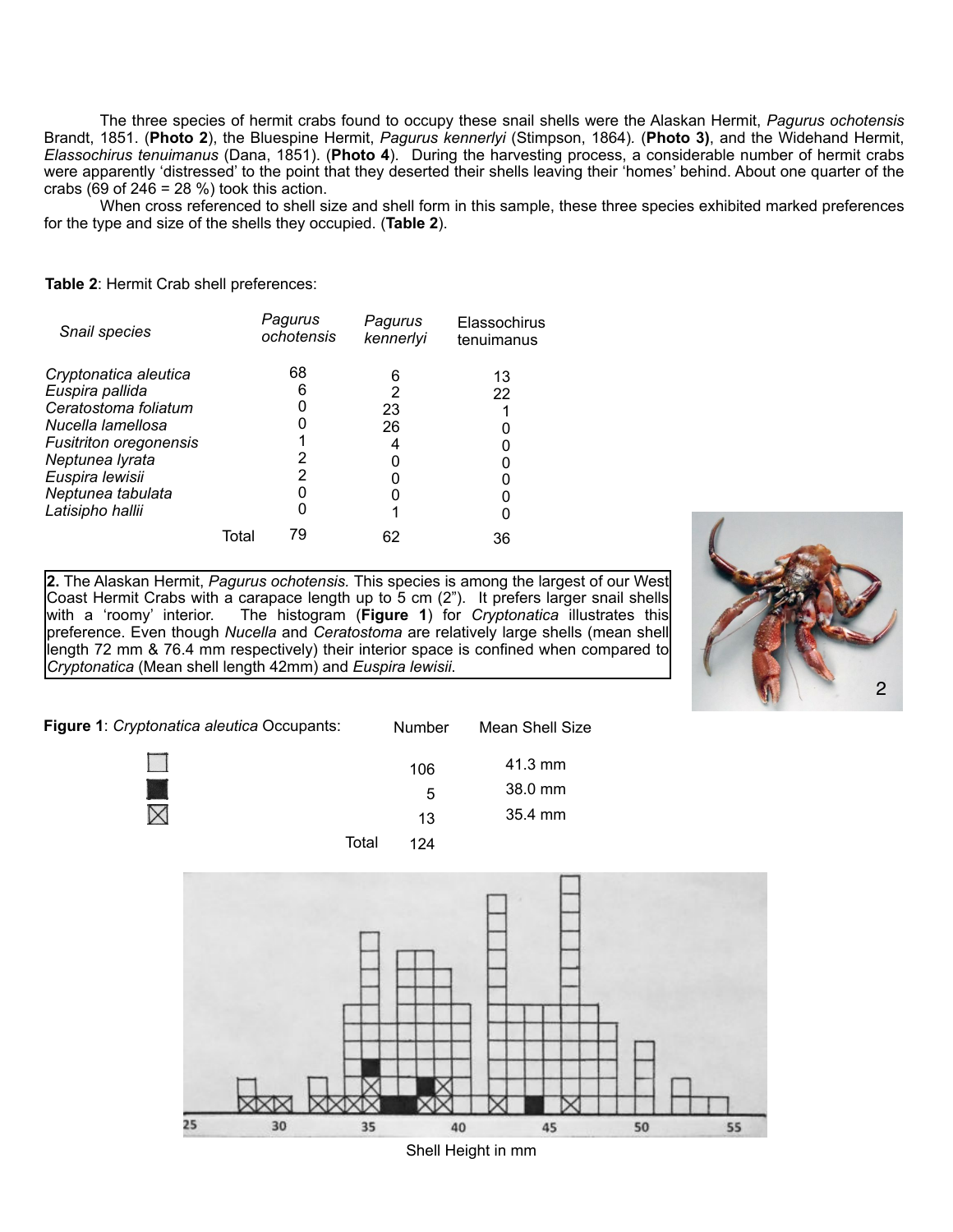

**3.** The Bluespine Hermit, *Pagurus kennerlyi.* With a carapace that can reach 3 cm this was the smallest of the hermit crab species in this sample. It showed a very strong preference for the larger, heavier, but narrow apertures of *Nucella* and *Ceratostoma* snail shells.

**4**.The Widehand Hermit, *Elassochirus tenuimanus.* With a carapace size up to 4 cm and a gigantic right pincher, this is a very striking hermit crab. When threatened it can retract into its shell and use this pincher in a similar manner to a snail's operculum (**photo 5)**. Shells of *Euspira pallida* (Mean shell length 32 mm) and the smaller sized *Cryptonatica*, (**see Figure 1**) were its preference in this sample.





**6**. The Red-and-white-banded Sea-nymph, *Cheiloneris cyclurus.* **Note:** The colour of this specimen is quite different from that illustrated by Lamb & Hanby AN47. This may be due to it having been frozen?

 The most surprising observation was the presence of large (up to 20 cm (8") long) commensal nereid worms (**photo 6**) living in 50% of the shells examined. These worms inhabited the spire of the shell, occupying the confined space behind the abdomen of the hermit crab. One worm was found in the umbilicus of *Euspira lewisii.*

 This is not a 'new' observation. Thanks to sleuthing by Sheila Byers and Rick Harbo, a reference to this phenomenon for Puget Sound was located (Harrington, 1897). Through dredging in 10-20 fathoms Harrington collected 4 species of hermit crabs that when, [supposedly put in an aquarium], "*these crabs slowly advance from their retreats, one or two or sometimes three beautifully striped Nereids will emerge from the opening of the shell, and, if the crab be feeding, will proceed to the mouth parts of the latter and share the feast*". (p. 215).

**Question:** Would this observation not make for a fascinating public aquarium exhibit?

 From his observations Harrington then proceeded to discuss the nature of this worm's commensal habits and formally describe *Nereis cyclurus* (now *Chelioneris cyclurus*) as a new species.



**7**. The Slippershell, *Crepidula williamsi* Coe, 1947*. Only 11/246 (4.5 %) of the snail shells had the slipper limpet Crepidula williamsi as determined by recent DNA evidence (M. Castelin, Fisheries and Oceans Canada, Pers. Com.*)